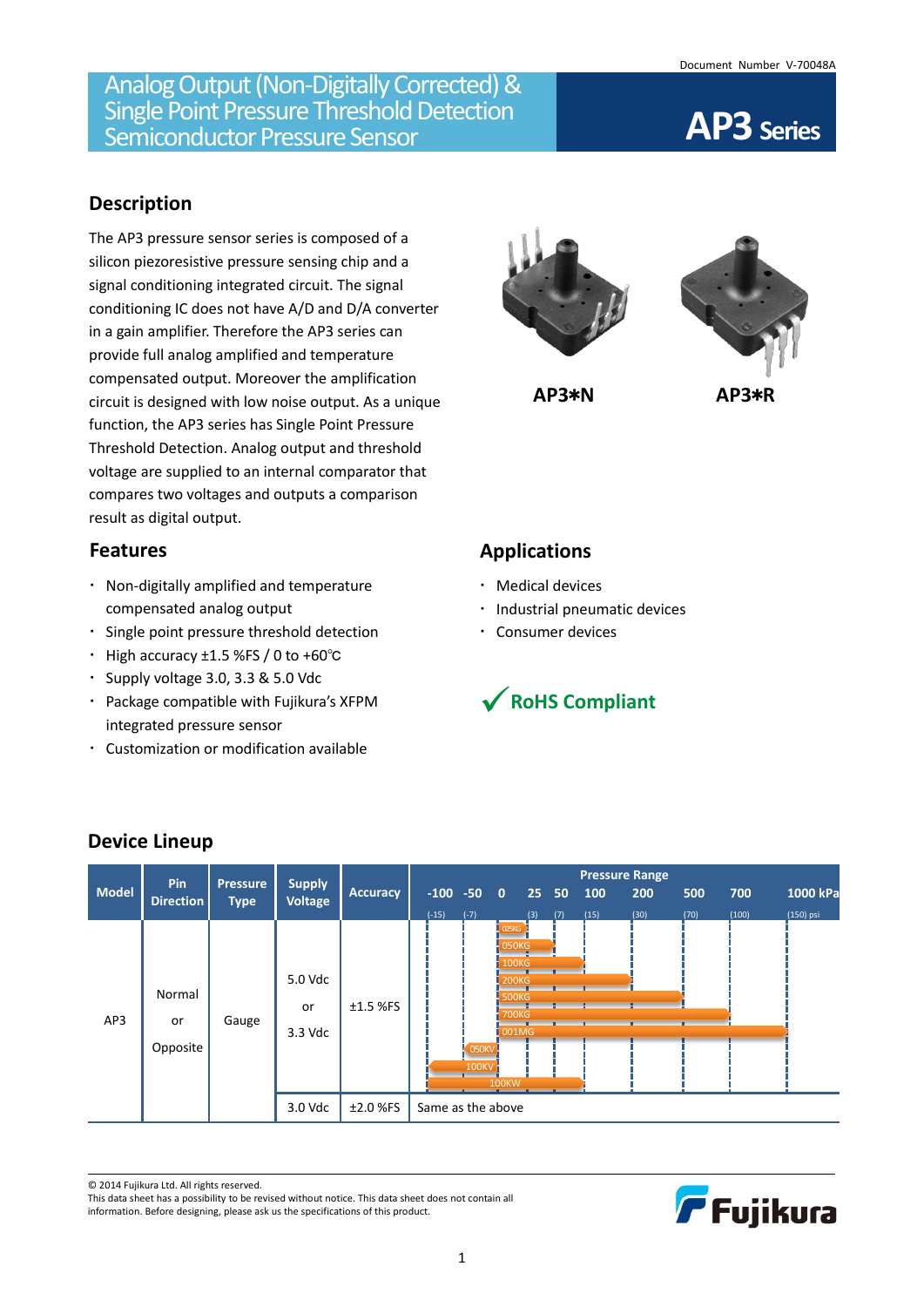

### **Device Name Code**





# **Block Diagram Diagram Output Characteristics**





© 2014 Fujikura Ltd. All rights reserved.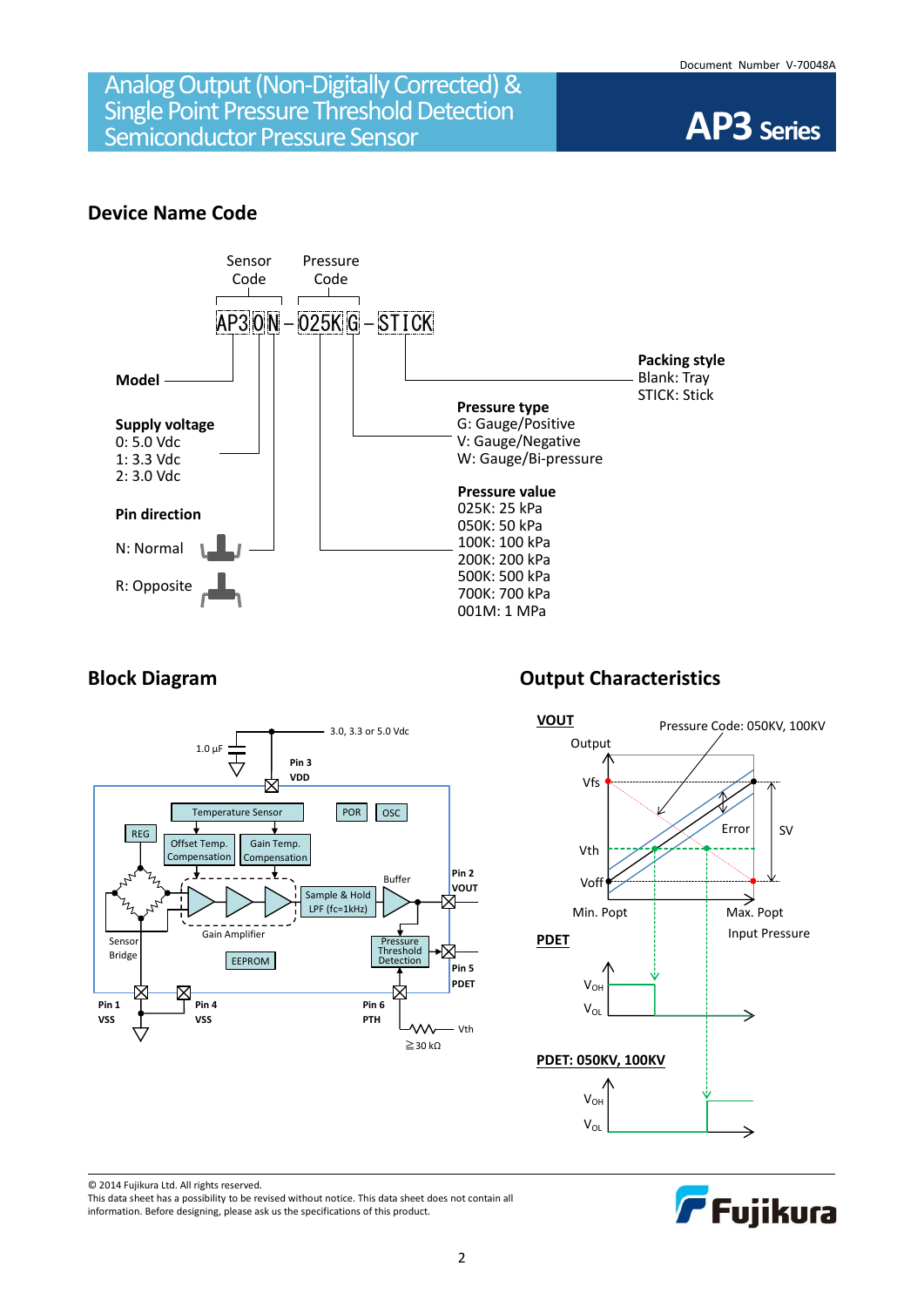### **Absolute Maximum Ratings**

| <b>Item</b>                  | <b>Symbol</b> | Rating                     | Unit |
|------------------------------|---------------|----------------------------|------|
| Supply Voltage               | <b>VDDmax</b> |                            | Vdc  |
| Input Voltage                | <b>VIN</b>    | VSS - $0.3$ to VDD + $0.3$ |      |
| Load Pressure                | Pmax+         | See Pressure Range Table   |      |
| <b>Operating Temperature</b> | Topt          | $-40$ to $+105$            | °C   |
| Storage Temperature          | <b>Tstg</b>   | $-40$ to $+105$            | °C   |

## **General Specifications**

| <b>Item</b>               | <b>Symbol</b> | <b>Sensor Code</b>                              |       |       |     |  |  |
|---------------------------|---------------|-------------------------------------------------|-------|-------|-----|--|--|
|                           |               | AP30*                                           | AP31* | AP32* |     |  |  |
| Supply Voltage            | <b>VDD</b>    | $3.0 \pm 0.15$<br>$3.3 \pm 0.165$<br>$5.0+0.25$ |       |       | Vdc |  |  |
| Type of Pressure          |               | Gauge pressure                                  |       |       |     |  |  |
| Pressure Media            |               | Non-corrosive gases                             |       |       |     |  |  |
| Compensated Temperature   |               | $0$ to $+60$                                    |       |       |     |  |  |
| <b>Operating Humidity</b> | Hopt          | 30 to 85 (non-condensing)                       |       |       |     |  |  |
| Storage Humidity          | <b>Hstg</b>   | 30 to 85 (non-condensing)                       |       |       |     |  |  |

### **Pressure Range**

| <b>Item</b>                    |        |         | <b>Pressure Code</b> |        |              |              |         |         |                               |        | Unit         |              |     |
|--------------------------------|--------|---------|----------------------|--------|--------------|--------------|---------|---------|-------------------------------|--------|--------------|--------------|-----|
|                                |        | 'Symbol | 025KG                | 050KG  | <b>100KG</b> | <b>200KG</b> |         |         | 500KG   700KG   001MG   050KV |        | <b>100KV</b> | <b>100KW</b> |     |
| Absolute Maximum Load Pressure | Pmax+  |         | $+50$                | $+100$ | $+200$       | $+400$       | $+1000$ | $+1400$ | $+150$                        | $+100$ | $+200$       | $+200$       |     |
|                                |        | ' Min.  | 0                    |        |              |              |         | u       |                               | $-50$  | $-100$       | $-100$       | kPa |
| <b>Measurement Pressure</b>    | 'Popt, | Max.    | $+25$                | $+50$  | $+100$       | $+200$       | $+500$  | $+700$  | $+1000$                       |        |              | $+100$       |     |

# **Electrical Characteristics** Load resistor RL =∞, Ambient temperature Ta = 25<sup>°</sup>C

| <b>Sensor Code</b>                                                                                                                                                                                      | Item                      | <b>Condition</b>                    | Symbol      |                          | <b>Unit</b>                                                                                                                                                                                                                                                                                                                                                                                                                                                                                                                                                    |                                                                                                                             |        |
|---------------------------------------------------------------------------------------------------------------------------------------------------------------------------------------------------------|---------------------------|-------------------------------------|-------------|--------------------------|----------------------------------------------------------------------------------------------------------------------------------------------------------------------------------------------------------------------------------------------------------------------------------------------------------------------------------------------------------------------------------------------------------------------------------------------------------------------------------------------------------------------------------------------------------------|-----------------------------------------------------------------------------------------------------------------------------|--------|
|                                                                                                                                                                                                         |                           |                                     |             | Min.                     | Typ.                                                                                                                                                                                                                                                                                                                                                                                                                                                                                                                                                           | Max.                                                                                                                        |        |
|                                                                                                                                                                                                         | Offset Voltage            | Min. Popt, 050KV & 100KV: Max. Popt | Voff        | 0.1325                   | 0.2                                                                                                                                                                                                                                                                                                                                                                                                                                                                                                                                                            | 0.2675                                                                                                                      |        |
|                                                                                                                                                                                                         | <b>Full Scale Voltage</b> | Max. Popt, 050KV & 100KV: Min. Popt | Vfs         | 4.6325                   | <b>Rating</b><br>4.7<br>4.7675<br>4.5<br>$+1.5$<br>$+0.0675$<br>$\blacksquare$<br>6<br>$\blacksquare$<br>0.3405<br>0.3<br>3.0<br>3.0405<br>2.7<br>$+1.5$<br>$+0.0405$<br>$\blacksquare$<br>5<br>$\blacksquare$<br>0.204<br>0.15<br>2.904<br>2.85<br>2.7<br>$+2.0$<br>$\overline{\phantom{a}}$<br>$+0.054$<br>$\blacksquare$<br>5<br>$\bar{a}$<br>CMOS<br>$0.9 \times VDD$<br>$\bar{a}$<br>$\overline{\phantom{a}}$<br>$\blacksquare$<br>$0.1 \times VDD$<br>$\blacksquare$<br>$0.05 \times VDD$<br>L,<br>2<br>$\overline{\phantom{a}}$<br>50<br>$\blacksquare$ | V                                                                                                                           |        |
| AP30*                                                                                                                                                                                                   | Span Voltage              | Min. to max. Popt                   | <b>SV</b>   |                          |                                                                                                                                                                                                                                                                                                                                                                                                                                                                                                                                                                |                                                                                                                             | $\vee$ |
| $VDD = 5.0$ Vdc                                                                                                                                                                                         |                           | 0 to $60^{\circ}$ C                 | Error       | $-1.5$                   |                                                                                                                                                                                                                                                                                                                                                                                                                                                                                                                                                                |                                                                                                                             | %FS    |
|                                                                                                                                                                                                         | Accuracy                  |                                     |             | $-0.0675$                |                                                                                                                                                                                                                                                                                                                                                                                                                                                                                                                                                                |                                                                                                                             | $\vee$ |
|                                                                                                                                                                                                         | <b>Supply Current</b>     |                                     | Ic          | $\overline{\phantom{a}}$ |                                                                                                                                                                                                                                                                                                                                                                                                                                                                                                                                                                |                                                                                                                             | mAdc   |
|                                                                                                                                                                                                         | Offset Voltage            | Min. Popt, 050KV & 100KV: Max. Popt | Voff        | 0.2595                   |                                                                                                                                                                                                                                                                                                                                                                                                                                                                                                                                                                |                                                                                                                             | $\vee$ |
|                                                                                                                                                                                                         | <b>Full Scale Voltage</b> | Max. Popt, 050KV & 100KV: Min. Popt | Vfs         | 2.9595                   |                                                                                                                                                                                                                                                                                                                                                                                                                                                                                                                                                                |                                                                                                                             | $\vee$ |
| AP31*                                                                                                                                                                                                   | Span Voltage              | Min. to max. Popt                   | <b>SV</b>   |                          |                                                                                                                                                                                                                                                                                                                                                                                                                                                                                                                                                                |                                                                                                                             | v      |
| $VDD = 3.3$ Vdc                                                                                                                                                                                         |                           | 0 to $60^{\circ}$ C                 |             | $-1.5$                   |                                                                                                                                                                                                                                                                                                                                                                                                                                                                                                                                                                |                                                                                                                             | %FS    |
|                                                                                                                                                                                                         | Accuracy                  |                                     | Error       | $-0.0405$                |                                                                                                                                                                                                                                                                                                                                                                                                                                                                                                                                                                |                                                                                                                             | V      |
|                                                                                                                                                                                                         | <b>Supply Current</b>     |                                     | Ic          | $\overline{a}$           |                                                                                                                                                                                                                                                                                                                                                                                                                                                                                                                                                                | $\vee$<br>mAdc<br>$\vee$<br>v<br>$\vee$<br>%FS<br>V<br>mAdc<br>$\vee$<br>MΩ<br>$\vee$<br>v<br>v<br>msec.<br>$k\Omega$<br>pF |        |
|                                                                                                                                                                                                         | Offset Voltage            | Min. Popt, 050KV & 100KV: Max. Popt | Voff        | 0.096                    |                                                                                                                                                                                                                                                                                                                                                                                                                                                                                                                                                                |                                                                                                                             |        |
|                                                                                                                                                                                                         | <b>Full Scale Voltage</b> | Max. Popt, 050KV & 100KV: Min. Popt | Vfs         | 2.796                    |                                                                                                                                                                                                                                                                                                                                                                                                                                                                                                                                                                |                                                                                                                             |        |
| AP32*                                                                                                                                                                                                   | Span Voltage              | Min. to max. Popt                   | <b>SV</b>   |                          |                                                                                                                                                                                                                                                                                                                                                                                                                                                                                                                                                                |                                                                                                                             |        |
| $VDD = 3.0$ Vdc                                                                                                                                                                                         |                           |                                     |             | $-2.0$                   |                                                                                                                                                                                                                                                                                                                                                                                                                                                                                                                                                                |                                                                                                                             |        |
|                                                                                                                                                                                                         |                           |                                     | Error       | $-0.054$                 |                                                                                                                                                                                                                                                                                                                                                                                                                                                                                                                                                                |                                                                                                                             |        |
|                                                                                                                                                                                                         | <b>Supply Current</b>     |                                     | Ic          | $\bar{a}$                |                                                                                                                                                                                                                                                                                                                                                                                                                                                                                                                                                                |                                                                                                                             |        |
|                                                                                                                                                                                                         | Type of Output            |                                     | <b>PDET</b> |                          |                                                                                                                                                                                                                                                                                                                                                                                                                                                                                                                                                                |                                                                                                                             |        |
|                                                                                                                                                                                                         | Threshold Input to PTH    |                                     | Vth         | $0.1 \times VDD$         |                                                                                                                                                                                                                                                                                                                                                                                                                                                                                                                                                                |                                                                                                                             |        |
|                                                                                                                                                                                                         | Input Impedance of PTH    |                                     | Zin         | 1                        |                                                                                                                                                                                                                                                                                                                                                                                                                                                                                                                                                                |                                                                                                                             |        |
|                                                                                                                                                                                                         |                           | VOUT < Vth                          | $V_{OH}$    | $0.9 \times VDD$         |                                                                                                                                                                                                                                                                                                                                                                                                                                                                                                                                                                |                                                                                                                             |        |
|                                                                                                                                                                                                         |                           | VOUT≧Vth                            | $V_{OL}$    |                          |                                                                                                                                                                                                                                                                                                                                                                                                                                                                                                                                                                |                                                                                                                             |        |
|                                                                                                                                                                                                         | Pressure Hysteresis       |                                     | Phys        | $\blacksquare$           |                                                                                                                                                                                                                                                                                                                                                                                                                                                                                                                                                                |                                                                                                                             |        |
| 0 to $60^{\circ}$ C<br>Accuracy<br>Pressure<br>Threshold<br><b>Detection</b><br><b>Output from PDET</b><br>for reference<br><b>Response Time</b><br>VOUT - VSS or VDD - VOUT<br>Common<br>Load Resistor |                           | tr                                  | $\sim$      |                          |                                                                                                                                                                                                                                                                                                                                                                                                                                                                                                                                                                |                                                                                                                             |        |
|                                                                                                                                                                                                         |                           |                                     | <b>RL</b>   | 9.5                      |                                                                                                                                                                                                                                                                                                                                                                                                                                                                                                                                                                |                                                                                                                             |        |
|                                                                                                                                                                                                         | Load Capacitance          | <b>VOUT - VSS</b>                   | <b>CL</b>   | $\overline{\phantom{a}}$ |                                                                                                                                                                                                                                                                                                                                                                                                                                                                                                                                                                |                                                                                                                             |        |

© 2014 Fujikura Ltd. All rights reserved.